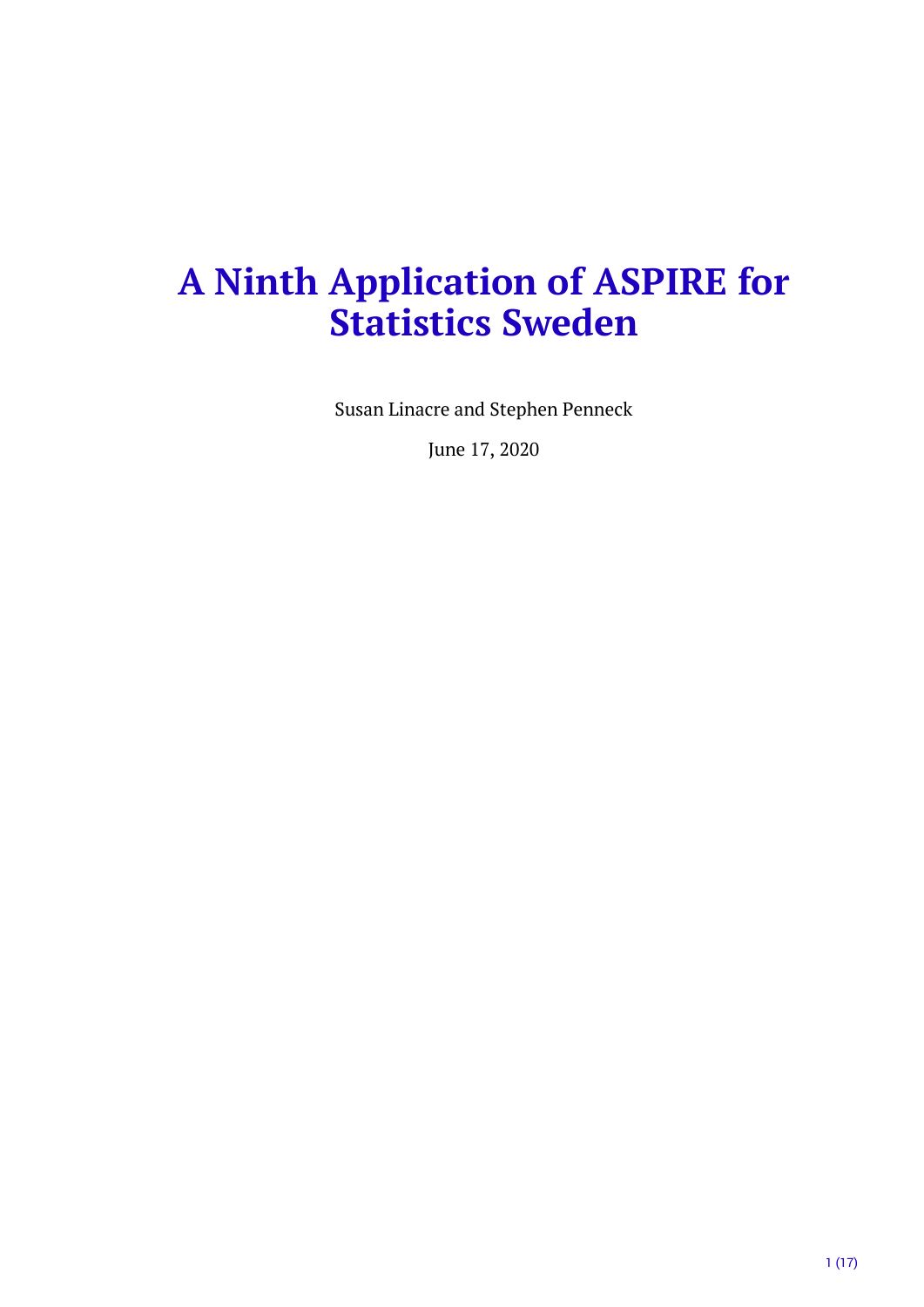# **Table of Contents**

| 3.2.1 Production Value Index (all intermal intermal intermal intervals) 3.2.1 Production Value Index |  |
|------------------------------------------------------------------------------------------------------|--|
|                                                                                                      |  |
|                                                                                                      |  |
|                                                                                                      |  |
|                                                                                                      |  |
|                                                                                                      |  |
|                                                                                                      |  |
|                                                                                                      |  |
|                                                                                                      |  |
|                                                                                                      |  |
|                                                                                                      |  |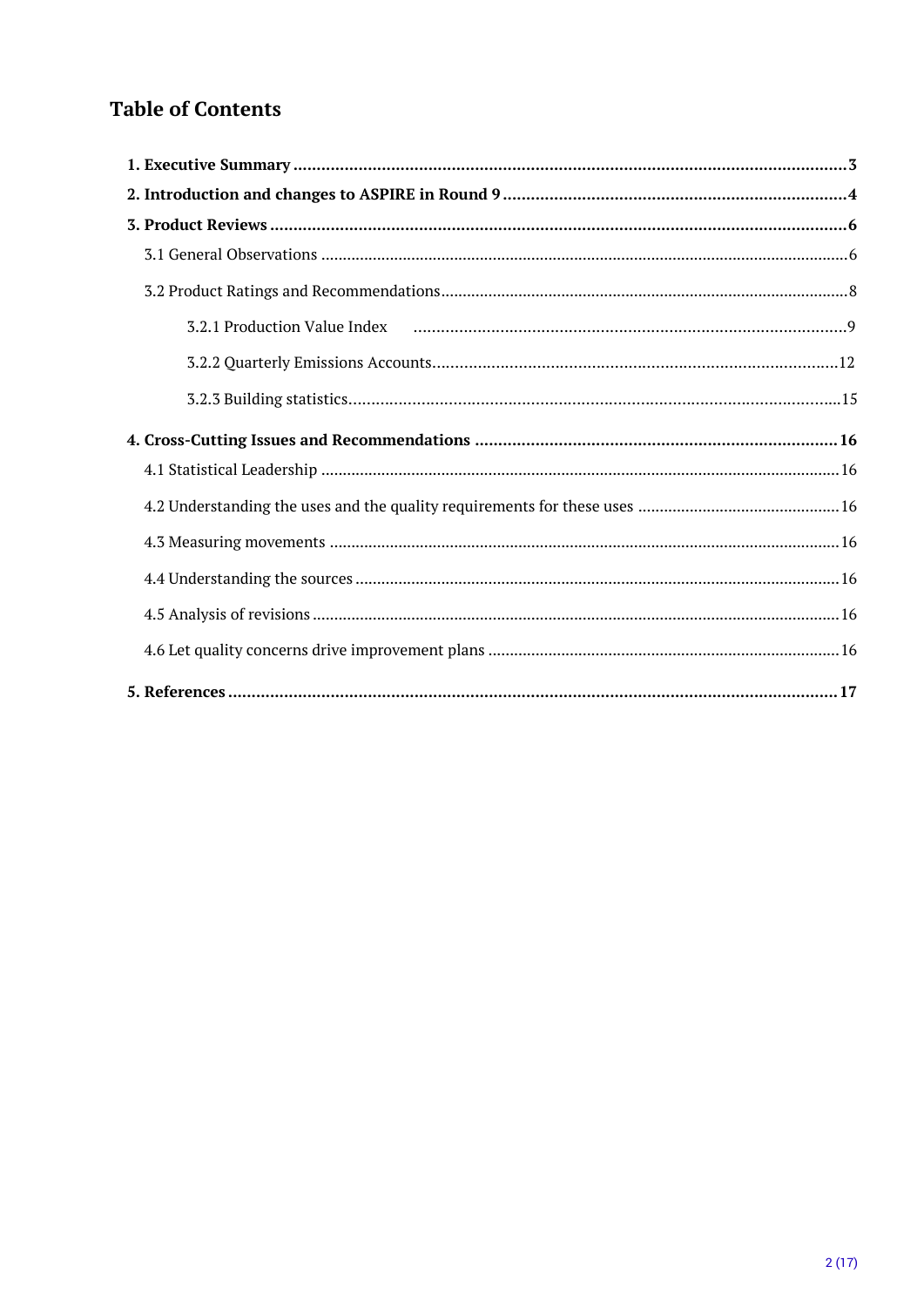# <span id="page-2-0"></span>**1. Executive Summary**

Three new products were reviewed in 2020: Production Value Index (PVI), Quarterly Emissions Accounts (QEA) and Building Statistics. Section 2 gives the background to ASPIRE, and sets out the changes in this ASPIRE round from previous rounds. The key findings are in sections 3, and are summarised below.

All product areas showed a high level of professionalism in relation to their products and were constructive and supportive despite the difficulties imposed by the remote working arrangements.

The three new product areas all had lower scores than the products reviewed in earlier rounds. We believe this is partly a result of changes in the process, which tightened requirements for achieving higher scores. In addition, these products have had less exposure to developing quality management strategies than the earlier products that have worked through several rounds of ASPIRE.

Rather than reflecting a concern about the actual statistics being published, the lower scores indicate the product areas in this round still have a way to go in understanding how to assess and explain accuracy to their users, and why conversations about the use and accuracy for that use should be driving design and presentation of their products as well as their improvement plans.

There were a number of cross-cutting issues and recommendations, presented in section 4:

- 1. Statistical leadership is required to make the connections with the users, and drive an understanding of quality and its implications.
- 2. In particular if quality is defined as fit for purpose, it is very important for statistical areas to have a good understanding of the key uses to which the statistics will be put.
- 3. Users of economic time series are mainly interested in movements and turning points, and asessments of quality should reflect this.
- 4. Where statistics are derived from other sources, product areas should have a good understanding of the quality of those sources and convey that to their own users.
- 5. Time series publications should include an analysis of revisions to help users understand the accuracy of preliminary estimates.
- 6. The quality issues identified by the product areas should be used to help drive improvement plans.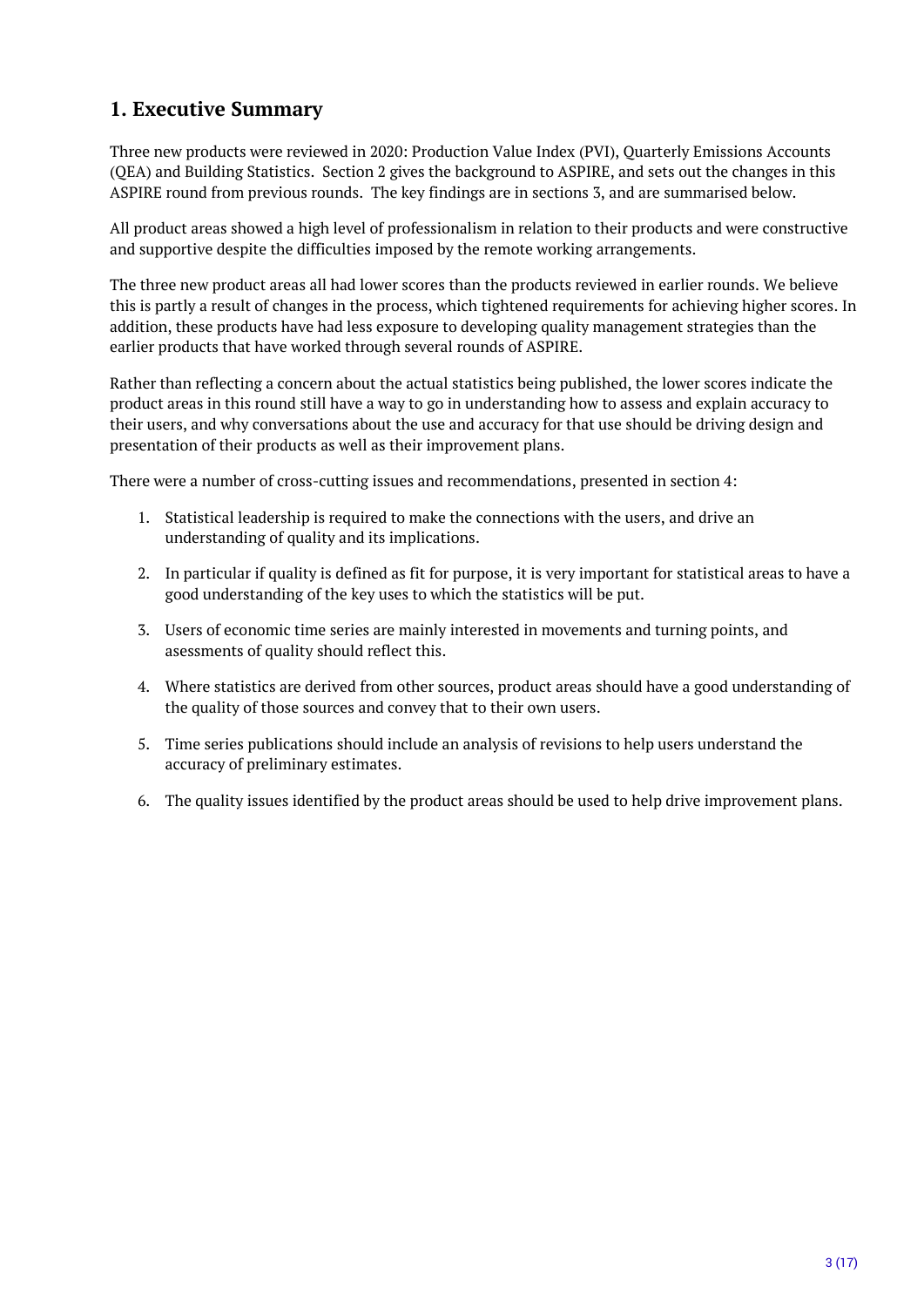# <span id="page-3-0"></span>**2. Introduction and changes to ASPIRE in Round 9**

In 2011, the Ministry of Finance directed Statistics Sweden to develop a system of quality indicators for a number of key statistical products. ASPIRE was developed to meet this need, and conducted annually from 2011 to 2017.

Following a review of the process in 2018, some changes were implemented in the evaluation conducted in 2019, and these were further refined for 2020. Five of the ten previous products were rotated out in order to provide space for new products. A two year period between evaluation rounds was created in order for the products to have enough time to work on recommendations. The previous period of one year was judged to be a bit too short.

While the general ASPIRE process was much as it had been for the earlier products, the review for ASPIRE round 9 in 2020 differed in the following ways: different products, new to this process of quality management were included; more specific checklists were used in scoring; remote assessment was used due to the Corona pandemic.

#### **Changes to the checklists**

In last year's ASPIRE round 8 report, a number of fundamental changes that had been made to ASPIRE in 2018 were listed and described. An evaluation of round 8 with the new external review team showed that it was desirable to make the rating process more comprehensible, transparent and reliable both for the experts and for the product teams. In order to achieve this it was necessary to make clarifications in the so-called checklists that support the rating process. Clarifications were made in collaboration between Statistics Sweden and the review team. Briefly, this involved:

- renaming three of the six criteria to better reflect the cyclical process of improving quality in relation to quality requirements such that the statistics be fit for purpose,
- breaking down the requirements in the previous checklists into the same number of levels as there are ratings i.e. 10 levels,
- specifying in more detail what is required for each of the levels.

Also an accompanying document was compiled called 'Description of the checklists'.

The above changes seemed effective in improving the rating process as needed.

#### **Changes to the evaluation process due to the Corona pandemic**

Another change in the ASPIRE-process was that adaptions needed to be made due to the situation with the Corona pandemic. This involved an alternative solution to the normal set-up with meetings between the external review team and the product teams on site at Statistics Sweden.

The product teams did their necessary preparatory work with the checklists and quality documentation as usual and according to plan in January through to March at which time the materials were sent to the review team. However, due to travelling restraints for the experts and the conditions of working at home for Statistics Sweden's staff, an adaption of the process was needed to conduct the actual evaluation. This was done based on two rounds of written questions and answers between the review team and each of the product teams, facilitated by a quality coordinator at Statistics Sweden. A final online meeting was held with each product team together with the review team in order to resolve any outstanding questions and to share the preliminary evaluation results.

The adaption worked well even though the evaluation process stretched over four weeks compared to one week. Even though it was less intense than the normal on-site evaluations during one week, there were a lot of stops and starts in the different exchanges of information for all involved.

#### **Changes in the external review team**

The external review team was made up of two experts – Susan Linacre and Stephen Penneck who joined the team in 2018. The team was thereby reduced by one expert compared to round 8.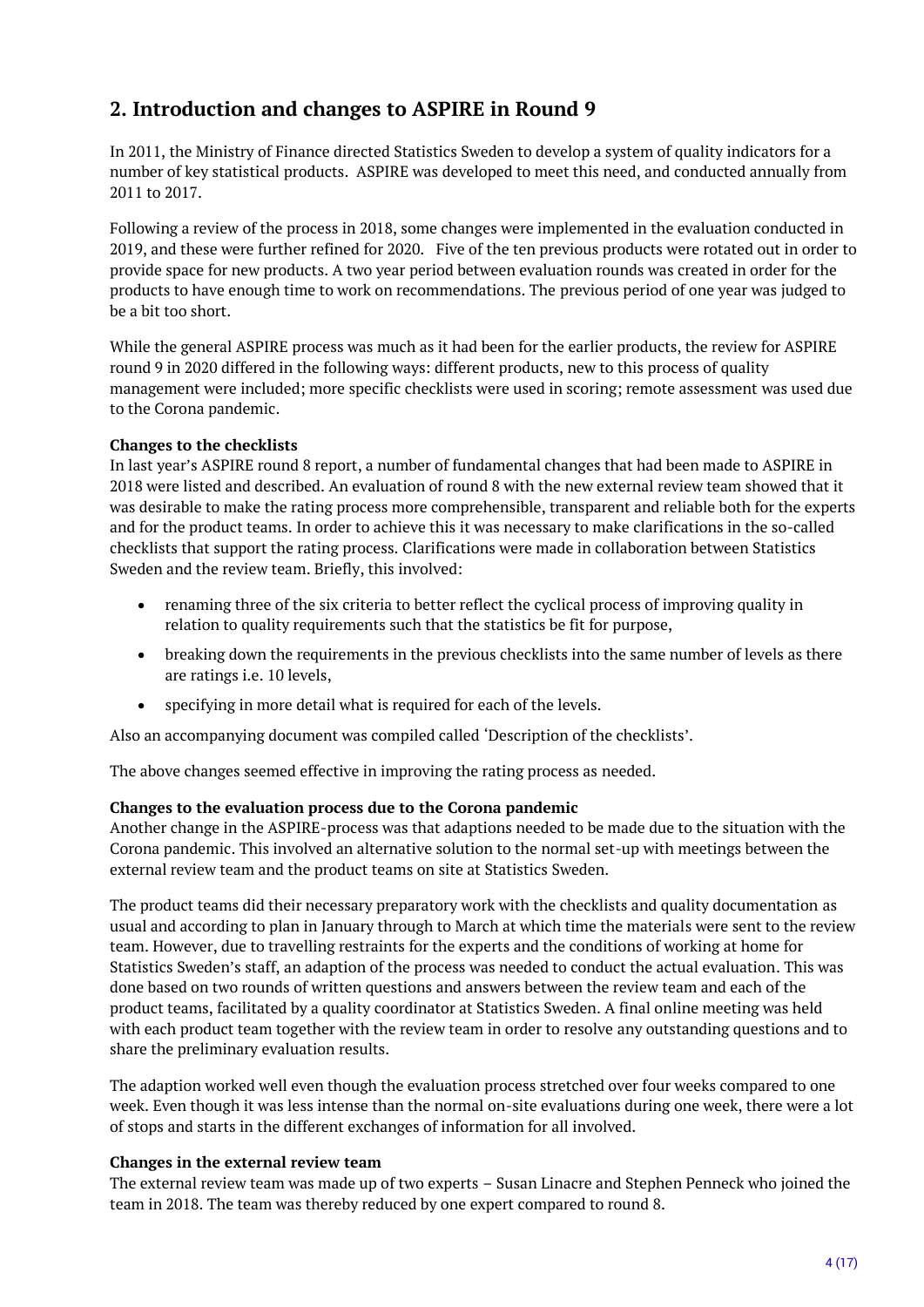The review team would like to express their gratitude to staff in Statistics Sweden who have participated in ASPIRE round 9 at this difficult time. We were conscious of the additional challenges that the Corona pandemic would make on their time, and also the different operating circumstances. We are also grateful for the quick responses we got to our questions and for the open way that staff responded.

We think we underestimated the challenges of conducting this review virtually, over an elongated period of time rather than in the usual one week visit. This coupled with the fact that these are new product areas for the review, and the review team is itself relatively new, have added to the challenges. We hope we have understood the quality issues facing these product areas, but it must be recognised that this review has had more limitations than is usual.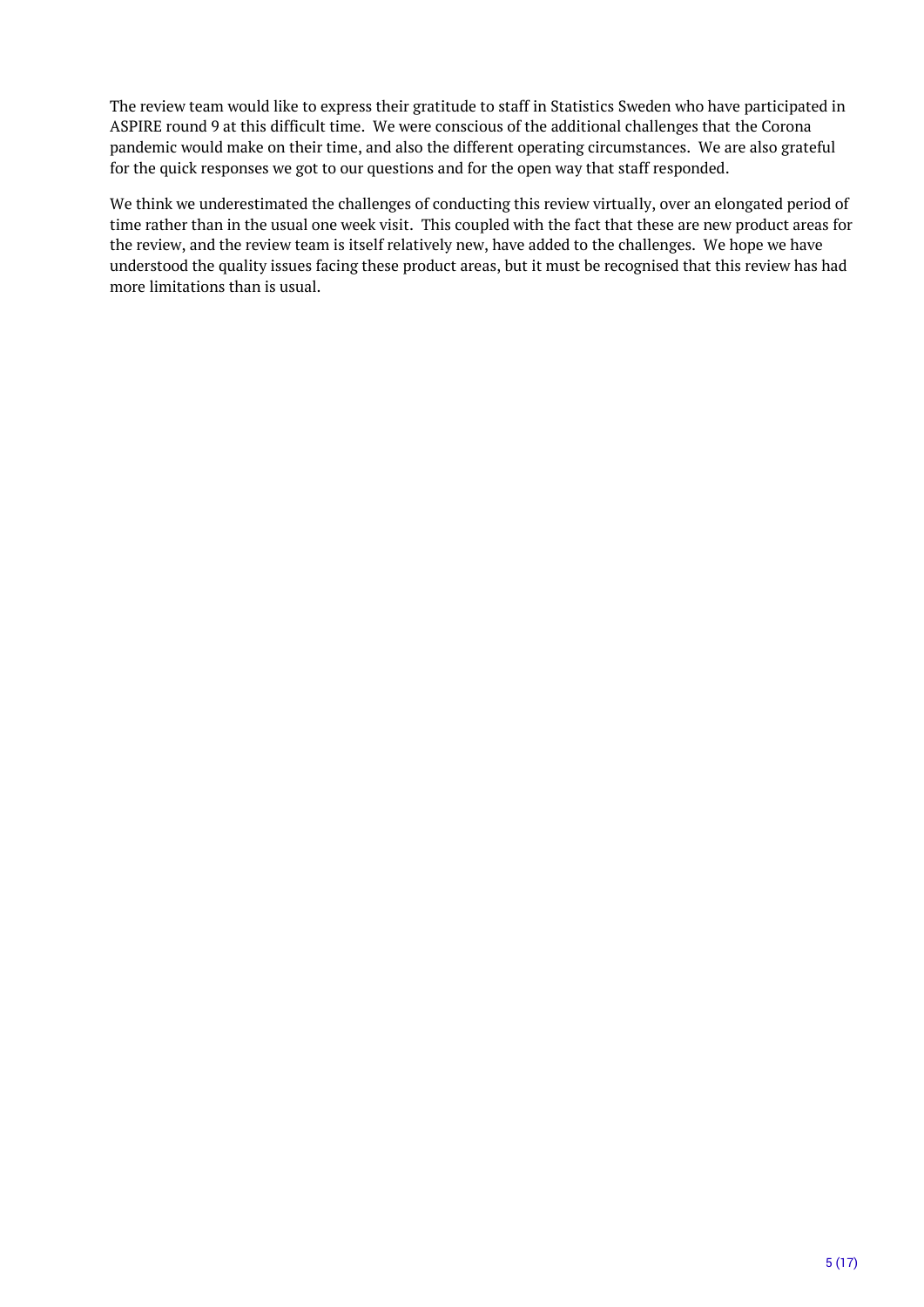# <span id="page-5-0"></span>**3. Product Reviews**

### <span id="page-5-1"></span>**3.1 General Observations**

There is a natural tendency to compare the overall scores across the products or to rank the products by their total score. However, the ASPIRE model was not developed to facilitate such inter-product comparisons and there are some risks associated with ranking products in this manner. For one, the average score for the component, Sources of uncertainty, for a product reflects a weighting of each single source of uncertainty by their importance to Overall accuracy, which can vary considerably across products. Products with many highly important sources of uncertainty may be at somewhat of a disadvantage in such comparisons because they must perform well in many important areas in order to achieve a high score.

Furthermore, the assessment of low, medium, or high importance to overall accuracy is done within a product, not across products. Thus, it is possible that a highly important source of uncertainty for one product could be of less importance to Statistics Sweden than a medium important source of uncertainty for another product if the latter product carries greater importance to Statistics Sweden or for official statistics. If resources devoted to accuracy improvements are greater for one product than another, this could also explain why some products are able to show greater improvements than others. Further, although we have attempted to achieve consistency in ratings among products, some inconsistencies surely remain.

Finally, the scores assigned to a particular source of uncertainty for a product have an unknown level of uncertainty due to some element of subjectivity in the assignment of ratings as well as other imperfections in the rating process. A difference of 2 or 3 points in the overall product scores may not be meaningful because a reassessment of the product by different reviewers could reasonably produce an overall score that differs from the assigned score by that margin. Thus, any ranking of products would need to acknowledge these inevitable and unknown uncertainties in the ratings.

Normally, a more appropriate use of the product scores is to compare scores for the same product across review rounds as a way of assessing progress toward improvements. However, as this is the first time these products have been rated this is not yet possible. The most important use of the round 9 ratings is to provide a benchmark against which future ratings can be assessed.

The scorings for all three of the products reviewed this year are markedly lower than those reviewed in previous years, and also, in some cases somewhat lower than product areas own self-assessment.

There appear to be three main reasons for these lower scores. Firstly, the changes to the checklists, which were aimed at making them clearer and more specific. This has had the effect of tightening up requirements to achieve a higher score and has thereby made higher scores a little tougher to achieve.

Secondly, these products are all new to the review process, which means that the product areas have not been as exposed to the quality management concepts embedded in the assessment as the earlier products, which have been through several ASPIRE rounds. The process itself helps product areas to identify aspects of quality concern, and also helps them provide more effective communication on quality directly to key users and also through their Quality Declarations more generally.

Thirdly, the lower scores may reflect the nature of the products reviewed. Products in the earlier rounds are significant, well-established and well-resourced areas, whereas the products reviewed in the ASPIRE 9 Round tend to have a smaller resource base for improvement, and newer staff.

Thus, while the product scores are lower than in previous rounds, the review team does not see this as an issue of concern in terms of the actual statistics being published, or the subject matter proficiency of the product areas, which is generally good. Rather it is an indication that the product areas in this round still have a way to go in understanding how to assess and explain accuracy to their users, and that conversations about the use and accuracy for that use should be driving design and presentation of their products as well as their improvement plans.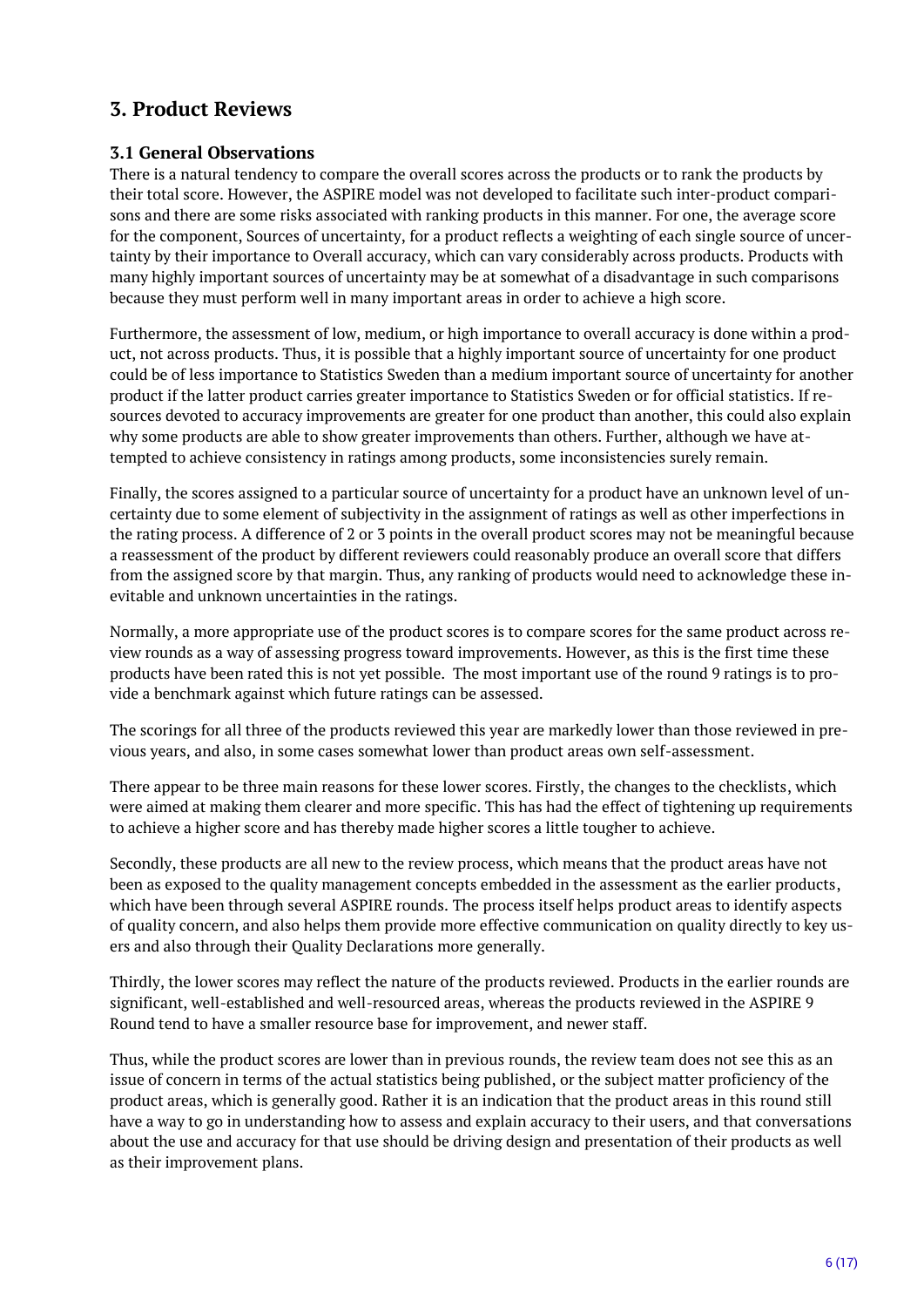It should be noted that some of the cross cutting recommendations, specifically those relating to engaging with users, measuring movement and understanding the sources are similar to last year (although in different contexts). We wondered why this was so. It may be that this reflects the particular interest of the reviewers, and other reviewers might have alighted on different concerns, but Statistics Sweden might want to consider whether some cross-agency initiatives in these areas might be worthwhile.

Table 1 shows the summary scores for the three products that were reviewed in round 9.

| <b>Product</b>  | <b>Overall accuracy (aver-</b><br>age scores) | <b>Sources of uncertainty</b><br>(weighted average scores) |
|-----------------|-----------------------------------------------|------------------------------------------------------------|
| <b>PVI</b>      | 35                                            | 35                                                         |
| <b>QEA</b>      | 42                                            | 42                                                         |
| <b>Building</b> | 28                                            | 33                                                         |

**Table 1. Summary of Average Scores by product**

Table 2 shows the average scores per product for each component of Accuracy. The importance of the single sources of uncertainty to Overall accuracy - high, medium, low or not applicable – is indicated by the shaded cells. The average scores for each Accuracy component across the three products are shown in the second last column together with the weighted average scores in the last column. The weights of 3, 2, 1, and 0 correspond to the categorisation of high, medium, low or not applicable regarding the importance to Overall accuracy.

| Sub and sub-subcomponents of Accuracy                  | <b>PVI</b> | <b>QEA</b> | <b>Building</b> | Average score Weighted |               |
|--------------------------------------------------------|------------|------------|-----------------|------------------------|---------------|
| for statistics                                         |            |            |                 |                        | average score |
| <b>Overall Accuracy</b>                                | 35         | 42         | 28              | 35                     | N/A           |
| Sources of uncertainty:                                | 35         | 42         | 33              | 37                     | N/A           |
| -Sampling                                              | 32         | 40         | N/A             | 36                     | 35            |
| -Frame coverage                                        | 28         | 42         | 27              | 32                     | 32            |
| -Measurement                                           | 40         | 42         | 40              | 41                     | 40            |
| -Non-response                                          | 42         | 42         | 35              | 40                     | 40            |
| -Data processing                                       | 43         | 48         | 40              | 44                     | 44            |
| -Model assumptions                                     | 32         | 42         | 20              | 31                     | 35            |
| Preliminary statistics compared to final<br>statistics | 35         | 38         | 27              | 33                     | N/A           |

**Table 2. Average scores by Accuracy component and product**

| <b>Importance to Overall accuracy</b>   |  |  |  |  |  |  |  |  |  |  |  |
|-----------------------------------------|--|--|--|--|--|--|--|--|--|--|--|
| N/A<br>Medium (M)<br>High(H)<br>Low (L) |  |  |  |  |  |  |  |  |  |  |  |
| Weights                                 |  |  |  |  |  |  |  |  |  |  |  |
|                                         |  |  |  |  |  |  |  |  |  |  |  |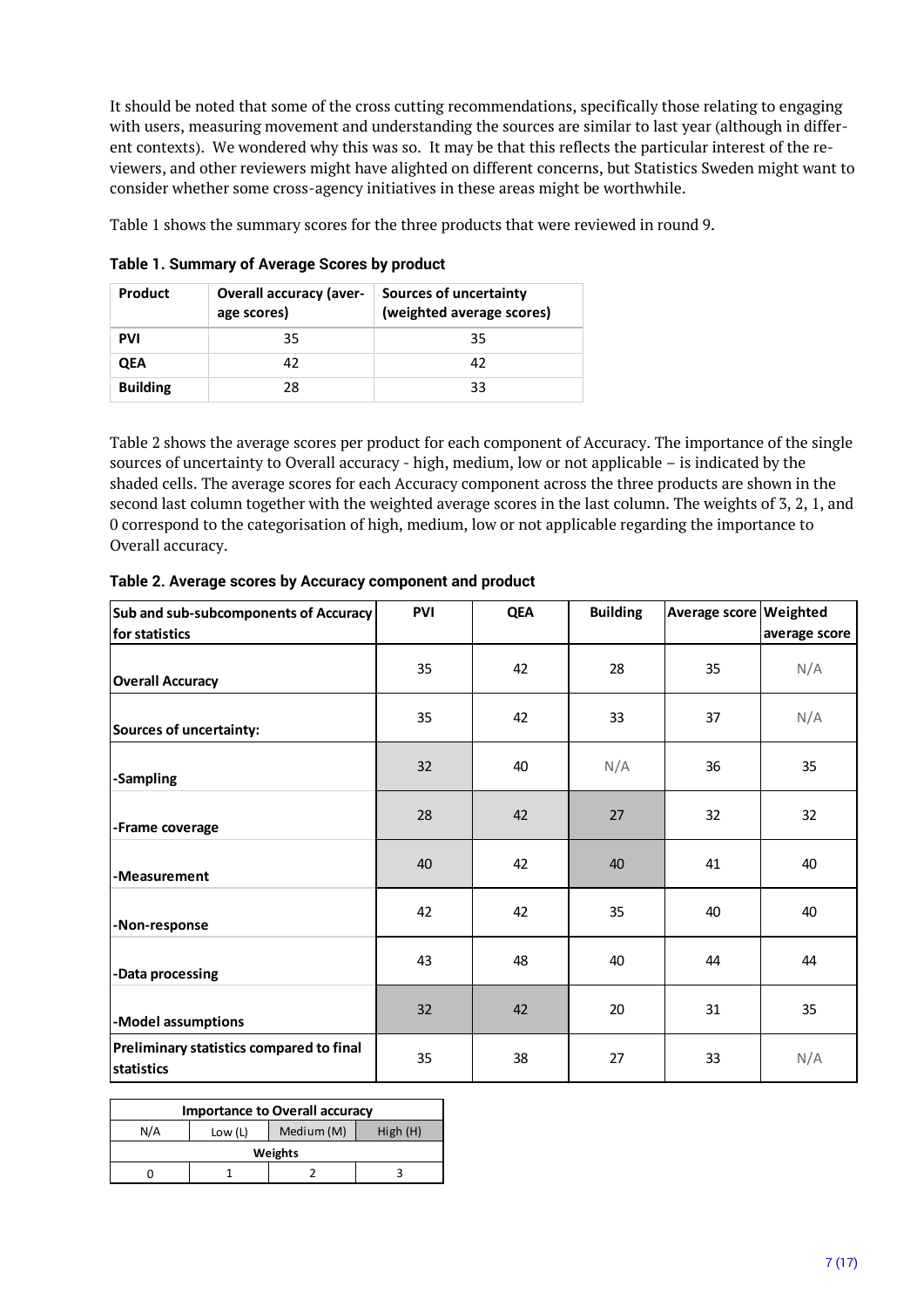### <span id="page-7-0"></span>**3.2 Product Ratings and Recommendations**

#### <span id="page-7-1"></span>**3.2.1. Production Value Index, PVI**

#### **Context and Discussion**

The PVI is a monthly index showing the economic progress of the business sector, broken down by industrial sector. The quarterly index is inventory adjusted, and is an input into GDP and the national accounts. There are three monthly survey sources: the Business Cycle Statistics for Industry survey (for manufacturing and mining industries) and the Turnover Statistics survey (for other industries). Survey data is replaced by tax data for smaller businesses as that becomes available, so the survey data as especially relevant for the early estimates and for the estimates for larger businesses. In addition, information from the Industrial Inventories Survey is used to adjust for inventory changes. Such adjustment can be significant in measuring movement during times of rapid economic change.

Overall accuracy is about fitness for purpose, and the main purpose of the PVI is an input to the national accounts. There is good dialogue between the PVI product area and the national accounts, whose interest is in quarterly growth rates. Other users are the Riksbank and the National Institute of Economic Research, which are again interested in growth and the identification and assessment of turning points in the economy. The product area told us that they have no indication of how these institutions use the statistics or what their quality requirements are, but users seem to want year on year movements. Our concern was that this approach, while providing a crude seasonal adjustment and trending mechansim, is suboptimal in identifying movement at the current end of the series compared to the application of appropriate seasonal adjustment and trending (Linacre and Zarb 1991, Statistics Sweden 2013).

Good dialogue between statistician producers and users will help to ensure that users have the best advice on how statistics should be used, and help statisticians to have a good appreciation of how statistics are used, so they can ensure that statistical systems are designed right through to be optimal for those uses, and also that quality measure appropriate for those uses are derived.

The PVI is a derived or secondary set of statistics, using survey data as its source. As such the quality of the PVI is heavily dependent on the quality of the source data. We found that the product area had a generally good understanding of the strengths and weaknesses of the sources it used.

The PVI is highly dependent on model assumptions. Other sources of uncertainty in the estimates, sampling, frame coverage and measurement, make only a moderate contribution to overall accuracy, with a low contribution from non-response and data processing.

Sampling has an impact on the early months of the estimates, before the survey is replaced with tax data for smaller businesses. These early months are important in economic assessments as it is when data are being scrutinised for turning points in the economy.

The sample is picked from the new register at the beginning of the year and then is maintained across the year. A better practice would be to pick the sample quarterly or even monthly if a frame were available, but given the frame is only available annually it appears to be appropriately maintained. From a sampling perspective, good practice seems to be applied, but sampling errors (CVs) are not calculated on movements, and there is no plan to develop this work.

The annual selection of the frame means that businesses born during the year cannot be represented in the sample, nor can businesses that grow above the cutoff. This affects the ability to measure rapid changes in growth rates, through the year. This might be an issue, for example as Sweden moves out of the Corona pandemic, if new businesses are a driver of growth, or if smaller businesses grow proportionately more quickly than larger ones.

The frame has a cutoff to exclude the very smallest businesses. This is standard practice, from a pragmatic perspective, but it is important to evaluate the level of the cutoff in terms of contribution to movement, particularly at times when the level of economic activity is changing, ideally across a business cycle.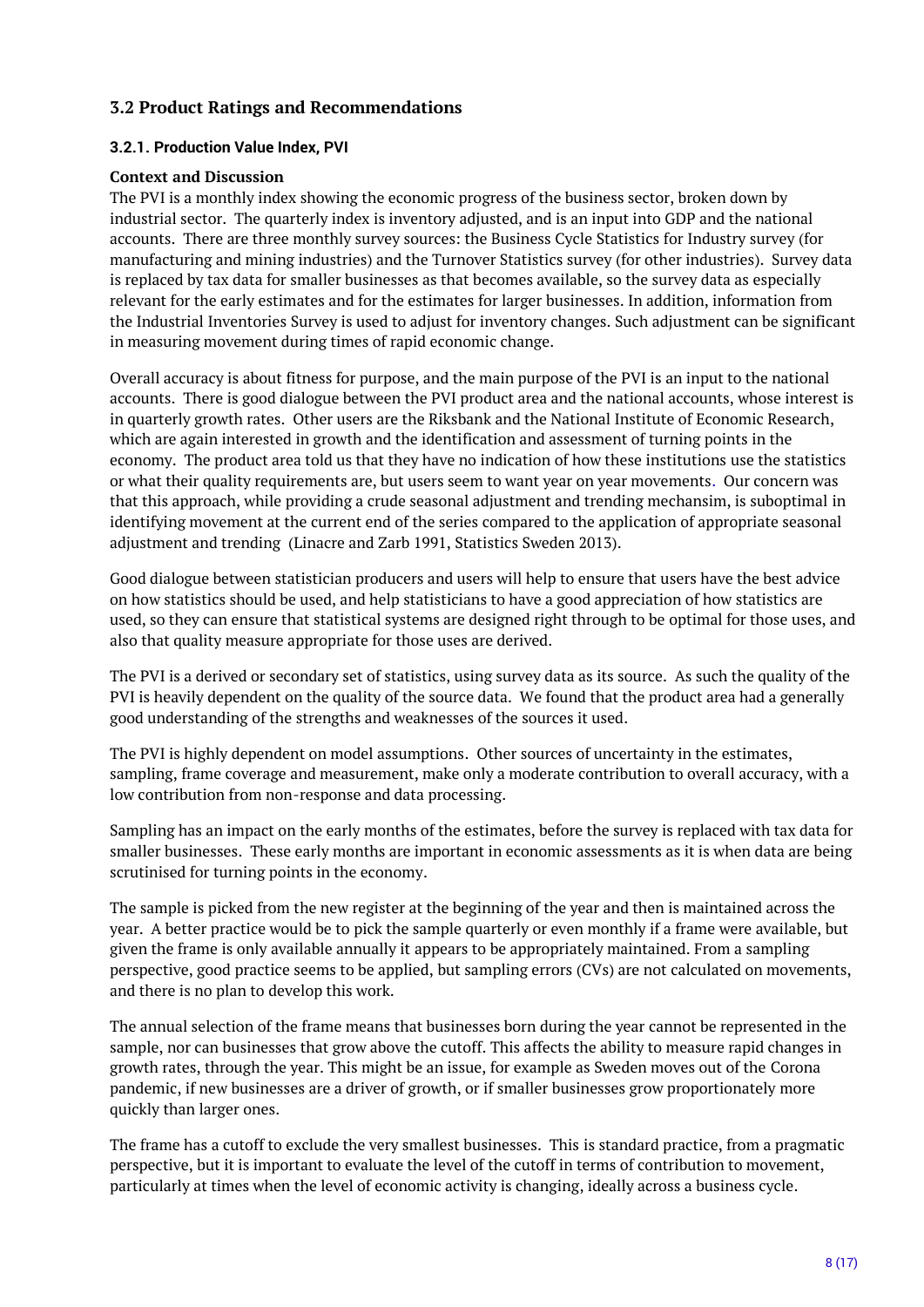Some survey data are replaced by tax data after a month or so and there is scope for analysis of the differences to shed light on measurement error in both sources. There has not been any recent work on this, although regular comparisons are done as tax data is received, and the product area believes differences to be small.

Response rates are good. There is a progressive reminder strategy, but no legal enforcement, in line with office policy. The early stages of enforcement can lead to response gains, though we understand the burden of proof in Sweden is high. There is a danger that if legal powers are not used they may disappear.

Revisions analysis is one of the most common tools used by users to assess the quality of preliminary statistics. We noted that the product area evaluates revisions as part of its quality control procedures but there did not seem to be a regular publication of revisions time series, together with assessments of direction of change and reasons for revisions to enable users to make quality assessments.

The improvement plan is driven by, understandably, availability of resources, and also by the requirements of national accounts and Eurostat. Some consideration could be given to assessing how far proposed developments contribute to the most significant sources of uncertainty, and whether any projects which address specific important sources of uncertainty should be prioritised.

#### **Key recommendations for the coming two years**

- 1. Develop a more active dialogue with the main non-national accounts users to ensure they are making the best use of the statistics and that the product area fully understand the uses to which the statistics are being put.
- 2. Given that the main purpose of the statistics is to assess how the economy is performing, measures relevant to assessing the accuracy of movement in the series should be developed. These should cover uncertainty from all sources, but particularly sampling and the frame. Speed in the detection of turning points and points of inflection through the preliminary data, compared to the final placement of those time points through the PVI and other economic indicator data, should be evaluated.
- 3. Undertake some quantitative, analytic work to assess the difference between survey and tax data to see whether the differences are systematic.
- 4. Undertake times series analyses of revisions and publish these regularly.

#### **Other areas for consideration**

- 1. Statistics Sweden could review its policy of not enforcing non-response, bearing in mind that the early stages of enforcement can lead to response gains, and legal powers that are never used can be taken away.
- 2. Ensure that as a more consistent approach to the modelling of some problematic industries such as construction is developed, any relevant conceptual issues are fully addressed.
- 3. Some consideration could be given to assessing how far proposed developments contribute to the most significant sources of uncertainty, and whether any projects which address specific important sources of uncertainty should be prioritised.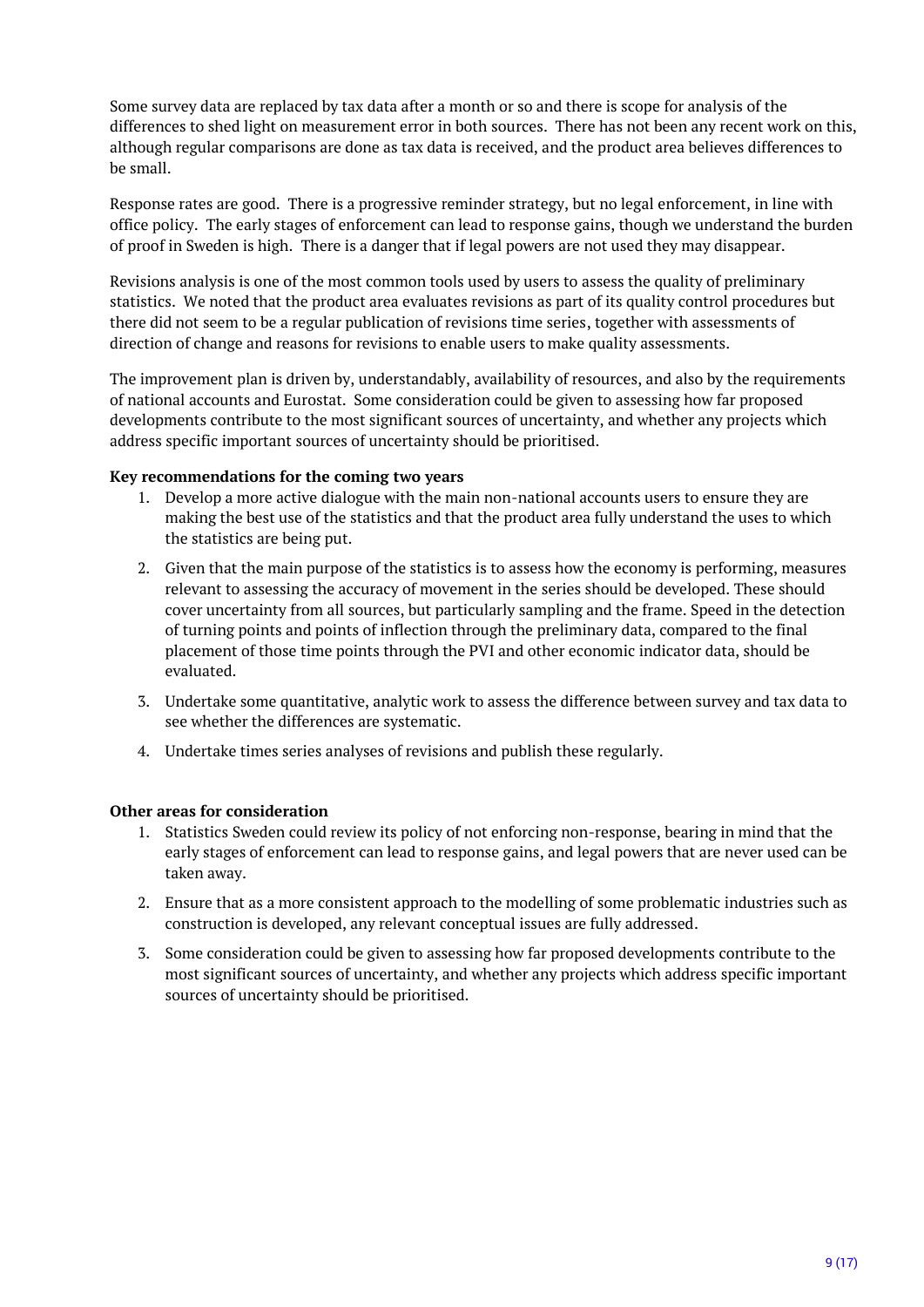## **Figure 1. PVI Ratings, Round 9**

| Sub and sub-subcomponents of Accuracy                 | Average Score<br>Previous Round Current Round | Average Score | C1. Available<br>Expertise | with standards of<br>& best<br>practices | C2. Compliance C3. Knowledge<br>requirements,<br>achievements,<br>land<br>improvement<br>needs | C4. Plans for<br>improvement<br>activities | C5. Results of<br>improvement<br>activities and<br>findings from<br>other<br>evaluations | C6.<br>Communication<br>with users and<br>data suppliers | Importance to<br><b>Overall</b><br>accuracy (single<br>sources of<br>uncertainty) |
|-------------------------------------------------------|-----------------------------------------------|---------------|----------------------------|------------------------------------------|------------------------------------------------------------------------------------------------|--------------------------------------------|------------------------------------------------------------------------------------------|----------------------------------------------------------|-----------------------------------------------------------------------------------|
| Overall Accuracy                                      |                                               | 35            | $\circ$                    | $\bullet$                                | ▴                                                                                              |                                            | ▲                                                                                        | $\bullet$                                                |                                                                                   |
| Sources of uncertainty:                               | $\sim$                                        | 35            |                            |                                          |                                                                                                |                                            |                                                                                          |                                                          |                                                                                   |
| -Sampling                                             |                                               | 32            | $\circ$                    |                                          |                                                                                                | $\circ$                                    |                                                                                          |                                                          | M                                                                                 |
| -Frame coverage                                       |                                               | 28            | $\circ$                    |                                          |                                                                                                | $\bullet$                                  |                                                                                          |                                                          | M                                                                                 |
| -Measurement                                          |                                               | 40            | ▬                          | $\Omega$                                 | ▲                                                                                              | $\circ$                                    |                                                                                          |                                                          | M                                                                                 |
| -Non-response                                         |                                               | 42            |                            | O                                        | $\circ$                                                                                        |                                            |                                                                                          |                                                          |                                                                                   |
| -Data processing                                      | $\sim$                                        | 43            | $\Omega$                   | ▴                                        | ▲                                                                                              | $\circ$                                    | $\circ$                                                                                  |                                                          |                                                                                   |
| -Model assumptions                                    | $\overline{\phantom{a}}$                      | 32            |                            |                                          |                                                                                                | $\circ$                                    | ●                                                                                        |                                                          | H                                                                                 |
| Preliminary statistics compared with final statistics |                                               | 35            | $\Omega$                   |                                          |                                                                                                | $\circ$                                    |                                                                                          |                                                          |                                                                                   |

| Ratings                                |      |      |           |           |                         |          | Importance to Overall accuracy |  |  |
|----------------------------------------|------|------|-----------|-----------|-------------------------|----------|--------------------------------|--|--|
|                                        |      |      |           |           | Not applicable<br>(N/A) | High (H) |                                |  |  |
| Weak                                   | Fair | Good | Very good | Excellent | Weights                 |          |                                |  |  |
| $\overline{\phantom{a}}$<br><b>1,4</b> | 3.4  | 5. b | 7. 8      | 9, 10     |                         |          |                                |  |  |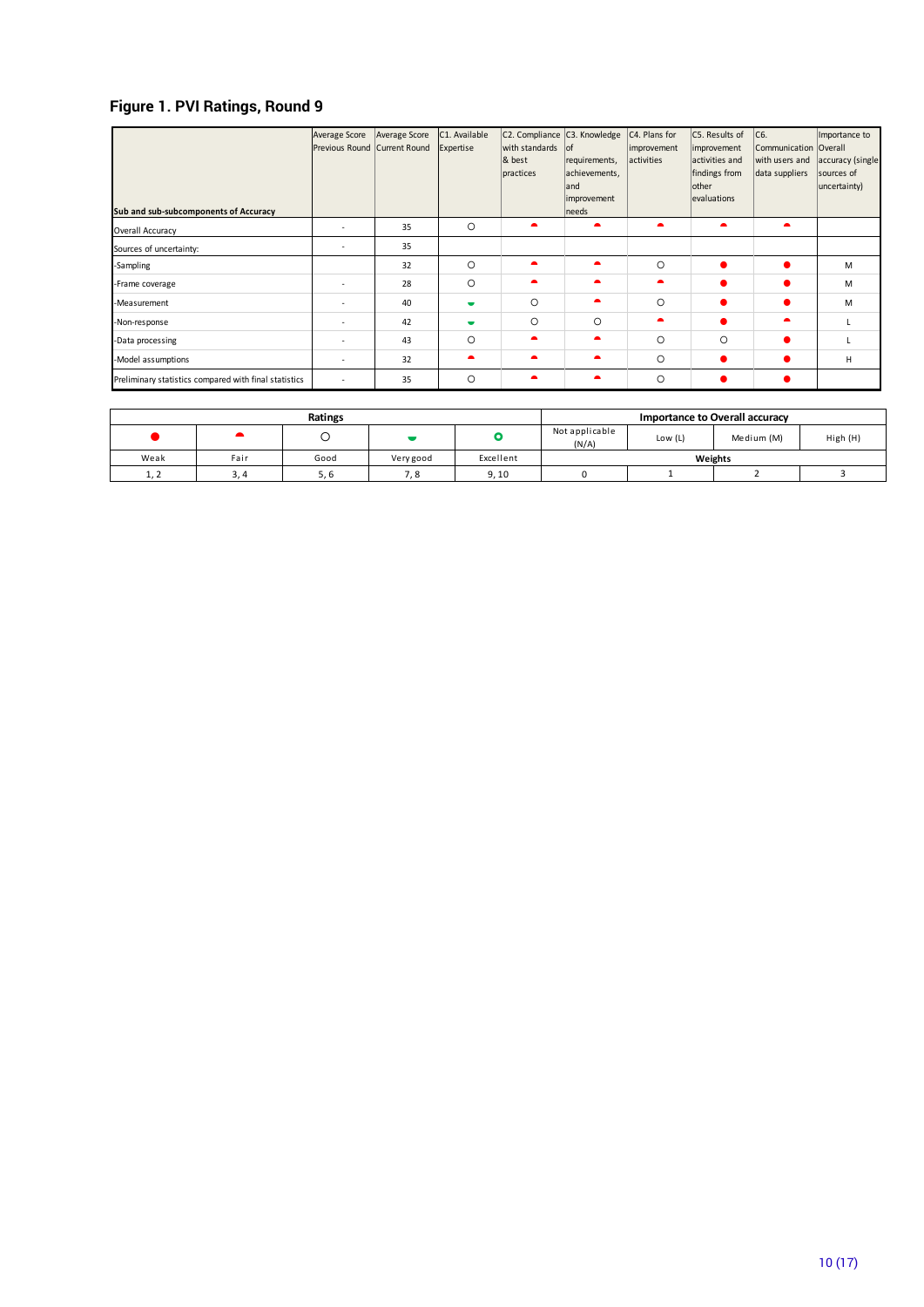#### <span id="page-10-0"></span>**3.2.2. Quarterly Emissions Accounts, QEA**

#### **Context and Discussion**

The main purpose of the Quarterly Emissions Accounts is to provide a timely early estimate of components of the annual environmental accounts. They also provide an indication of the seasonal pattern of emissions, and are an important satellite to the quarterly national accounts. There is a wide range of users, including the government, international agencies, analysts, journalists and the public. The quarterly estimates are still quite new – first published in 2015 – and there is as yet little understanding of how the quarter-by-quarter estimates are used, what quality requirements these uses have, and how far the quarterly estimates meet these.

The Quarterly Emissions Accounts are a derived or secondary set of statistics. They are complex, dependent on a large number of sources and models. Modelling is a key aspect of their production, and rightly considered the largest source of uncertainty. In most cases, the models multiply activity data by an emissions factor. The factors are updated annually to reflect technical progress. Some factors are agreed internationally, some are more specific to Sweden and are derived in conjunction with other government agencies. It is not clear how sensitive the air emissions statistics are to changes in these factors; this could be established using sensitivity analysis.

Given the wide range of sources of uncertainty, it is important that experts in the quarterly statistics take leadership by distilling the most significant aspects of accuracy and explaining them to their users. This can be done, for example by considering contributions to total and to movements at a level/ sector of interest, and presenting meaningful measures or descriptions of quality for the most significant contributions. While there is good dialogue with users of the quarterly data, this does not seem to extend to dialogue about the accuracy of the data and the highest impact areas of accuracy concerns that might affect data use, or point towards the highest priority elements of an improvement plan.

While the Quality Declaration gives a good description of the main modelling assumptions used in compiling the statistics, including which are thought to be the weakest and where improvements are being sought, these are not clarified or well communicated in terms of their impact on the quarterly data. A possibility raised in discussions is a table showing the most important sources of emission by industry, and the significant accuracy issues for those sources. This might highlight accuracy concerns in areas of particular policy interest for the quarterly data, for example areas where policy was being directed at achieving changing levels of emissions. Measures of the accuracy of modelled data may be available from work done for the annual estimates. In this case, their likely carry through into the quarterly data, at least in terms of the more significant sources, impacting key uses, should be described in the Quality Declaration.

A useful summary quality measure for the quarterly data that is shown in the Quality Declaration is the first column of the table in Appendix 1 that shows the share of periodic data, averaged for a year by industry.

Revisions analysis is one of the most common tools used by users and producers to assess the quality of preliminary statistics. While the group undertakes revisions each quarter and analyses these individual revisions as a quality control process in the quarterly release, a quantitative analysis over time of the revisions to preliminary statistics is not undertaken. Analysis of revisions over time can give an indication of the accuracy of the preliminary estimates, and support effective discussions with users about the impact of accuracy on the use of the preliminary data, and it can help prioritise activities in an improvement program.

The Working Plan is driven by national statistics needs and those of Eurostat, taking account of the availability of resources. The Working Plan is for Environmental Accounts as a whole, and only a small part relates to Quarterly Emissions Accounts (section 1.2). It was not clear whether some of the improvements elsewhere on the plan would also impact on the quality of the Quarterly Emissions Accounts. Nor is it clear how far the improvement plan is driven by concerns about quality, and on which sources of uncertainty they would impact.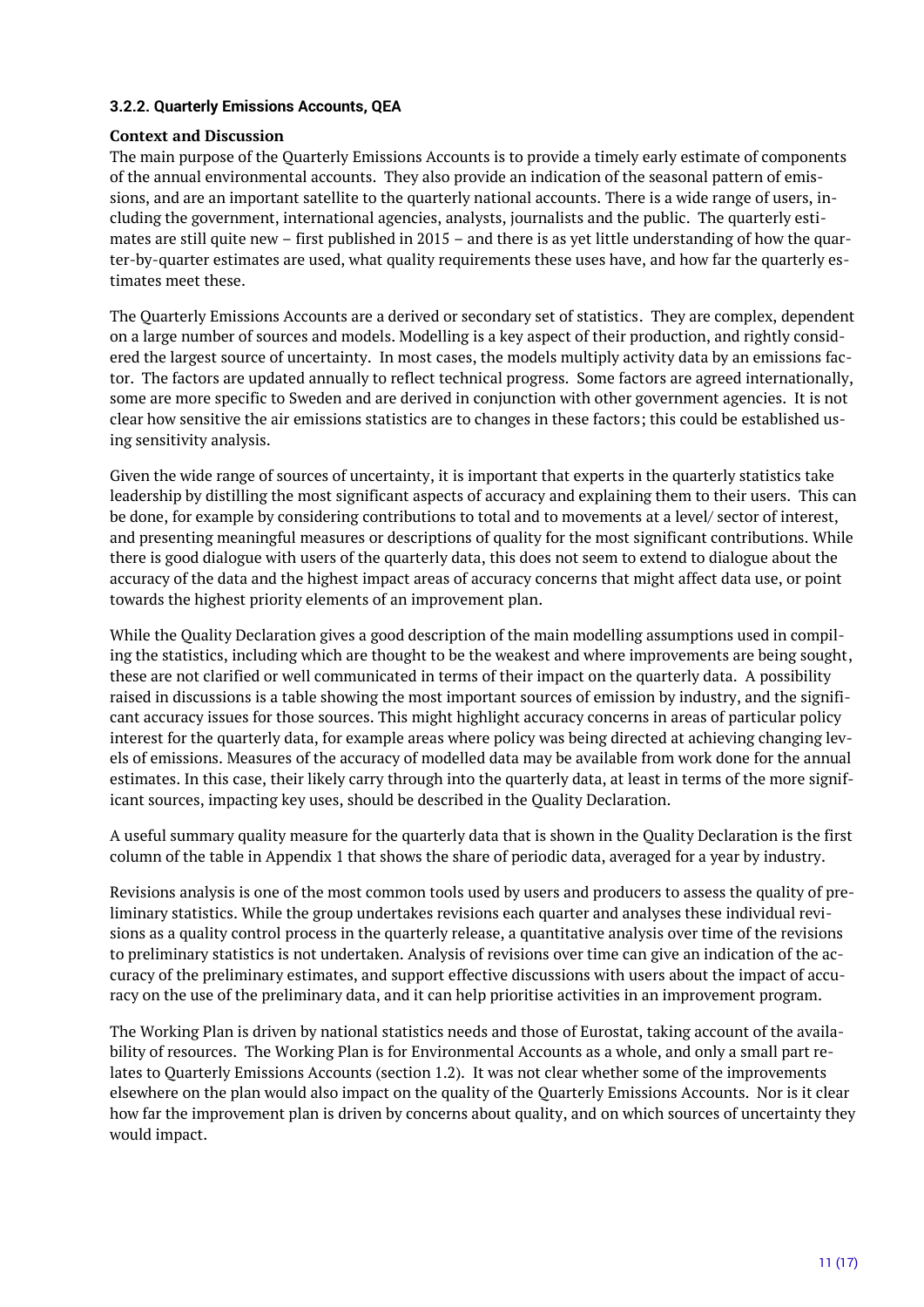#### **Key recommendations for the coming two years**

- 1. Develop a more active dialogue with users to ensure they are making the best use of the statistics and that the product area fully understand uses to which the statistics are being put.
- 2. Develop more meaningful measures and descriptions of accuracy that support key users in understanding the implications of accuracy, and areas of accuracy risk, most relevant to their particular uses of the quarterly data. These measures should be published where possible, and would contribute to the prioritisation of an improvement plan for the quarterly data.
- 3. Undertake some sensitivity analysis to establish which emissions factors have the largest impact on the statistics and so where efforts to improve these factors would be most productive. Such sensitivity analysis may be available through work done for the annual series, and if applicable to the quarterly data should be included in the Quality Declaration for the quarterly data.
- 4. Consider which aspects of the work done for annual statistics, to assess uncertainty due to modelling, are most significant in terms of uses of the quarterly estimates. Refer to these in some way in the Quality Declaration.
- 5. Publish revision analyses that show the difference between the quarterly data as first published and then subsequently revised over time. The published revisions analysis should indicate any trends in revisions over time, as well as the contribution to revisions of components, such as new data, methodological changes and changes in model assumptions.
- 6. Clarify in the Working Plan how far it is driven by quality concerns, and making it more explicit how projects impact on sources of uncertainty.

#### **Other areas for consideration**

1. Produce a table showing the most important sources of emission by industry, and the significant accuracy issues for those sources. This might particularly highlight accuracy concerns in areas of particular policy interest for the quarterly data, for example areas where policy was being directed at achieving changing levels of emissions.

| Sub and sub-subcomponents of Accuracy                 | Average Score<br>Previous Round | Average Score<br>Current Round | C1. Available<br>Expertise | C2. Compliance<br>best practices | C <sub>3</sub> . Knowledge<br>with standards & of requirements, improvement<br>achievements,<br>land<br>improvement<br>needs | C <sub>4</sub> . Plans for<br>activities | C5. Results of<br>improvement<br>activities and<br>findings from<br>other<br>evaluations | C6.<br>Communication<br>with users and<br>data suppliers | Importance to<br>Overall accuracy<br>(single sources<br>of uncertainty) |
|-------------------------------------------------------|---------------------------------|--------------------------------|----------------------------|----------------------------------|------------------------------------------------------------------------------------------------------------------------------|------------------------------------------|------------------------------------------------------------------------------------------|----------------------------------------------------------|-------------------------------------------------------------------------|
| <b>Overall Accuracy</b>                               | $\sim$                          | 42                             | $\circ$                    | O                                | $\bullet$                                                                                                                    | $\circ$                                  | $\bullet$                                                                                | $\blacktriangle$                                         |                                                                         |
| Sources of uncertainty:                               |                                 | 42                             |                            |                                  |                                                                                                                              |                                          |                                                                                          |                                                          |                                                                         |
| -Sampling                                             | $\sim$                          | 40                             | $\circ$                    | $\blacksquare$                   |                                                                                                                              | $\bullet$                                |                                                                                          | $\circ$                                                  |                                                                         |
| -Frame coverage                                       | $\sim$                          | 42                             | $\circ$                    | $\circ$                          | $\bullet$                                                                                                                    | ▲                                        |                                                                                          | ▴                                                        | M                                                                       |
| -Measurement                                          | $\overline{\phantom{a}}$        | 42                             | ▬                          | $\overline{\phantom{a}}$         | $\bullet$                                                                                                                    |                                          |                                                                                          | $\circ$                                                  |                                                                         |
| -Non-response                                         |                                 | 42                             | ▬                          | $\overline{\phantom{a}}$         | $\bullet$                                                                                                                    | ●                                        |                                                                                          | $\circ$                                                  |                                                                         |
| -Data processing                                      | $\sim$                          | 48                             |                            | ▬                                | $\circ$                                                                                                                      | $\circ$                                  | $\bullet$                                                                                |                                                          |                                                                         |
| -Model assumptions                                    |                                 | 42                             | O                          | ▴                                | $\bullet$                                                                                                                    | $\circ$                                  |                                                                                          | $\circ$                                                  | H                                                                       |
| Preliminary statistics compared with final statistics | ٠                               | 38                             |                            |                                  | ▴                                                                                                                            | $\circ$                                  | $\bullet$                                                                                | ▴                                                        |                                                                         |

| Ratings |          |      |           |           |                                                  |  | <b>Importance to Overall accuracy</b> |          |  |
|---------|----------|------|-----------|-----------|--------------------------------------------------|--|---------------------------------------|----------|--|
|         |          |      |           |           | Not applicable<br>Medium (M)<br>Low (L)<br>(N/A) |  |                                       | High (H) |  |
| Weak    | Fair     | Good | Very good | Excellent | Weights                                          |  |                                       |          |  |
| 1, 2    | <u>.</u> | 5. מ | 7. 8      | 9,10      |                                                  |  |                                       |          |  |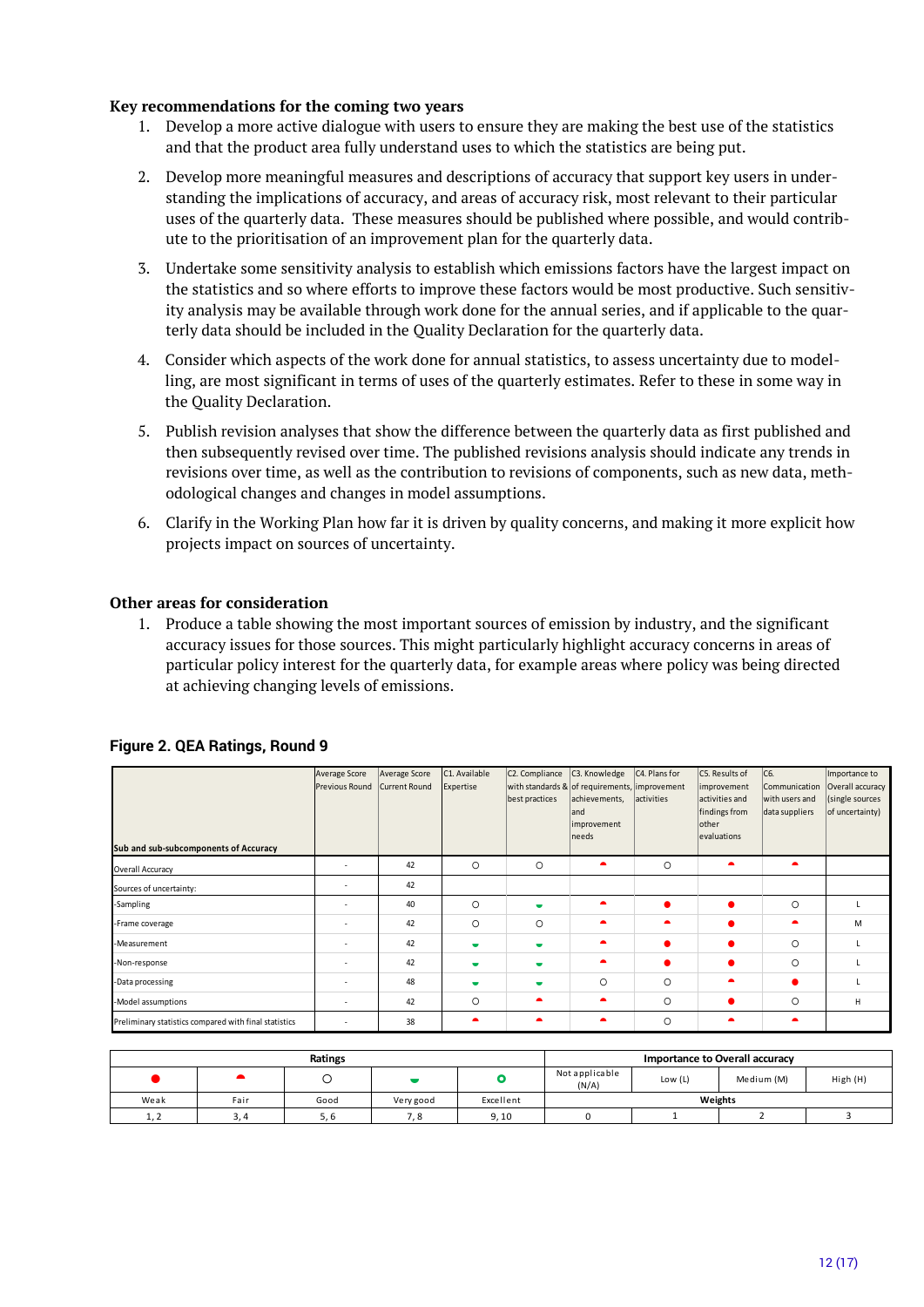#### <span id="page-12-0"></span>**3.2.3. Building Statistics**

#### **Context and Discussion**

The Building Statistics series evaluated in ASPIRE Round 9 includes the three collections: Permits, Commencements and Completions. The Building Price Index was taken out of scope given the changed working arangements due to the Corona pandemic.

The Swedish National Board of Housing is a key user of all three collections, although their main focus is on the commencements and completions. The National Board of Housing also disseminates statistics to other users including the Riksbank. The Permits data is used by the National Board and the Riksbank as an economic indicator in their forecasting, but the most important user of the Permits data is considered to be Eurostat. While Statistics Sweden only publishes the quarterly data, and in a non seasonally adjusted form, it provides the monthly permits data to the National Board of Housing which also provides it to the Riksbank. Statistics Sweden also provides seaonally adjusted monthly permit data to Eurostat where it is published as an economic indicator series, with one months delay, in a table with data from other countries.

While Statistics Sweden have a good relationship with the National Board of Housing and Eurostat, there seems to be less communication with other users. Given that monthly permits provide a valued early indicator of building activity, and economic activity more generally, consideration should be given to publishing the seasonally adjusted and trended monthly data for broader use.

The most significant quality issue for the building statistics is the lag in reporting by municipalities which can be of the order of 30 to 40% for the quarterly number of building permits, and is still around 10% after 4 months. The lag in permits affects the commencements and completions data as well since the permits data provides the frame for these collections. An adjustment is made for the lag in reported statistics, with the adjustment being based on an average number of missing permits for the same period over the previous three years. The adjustment made is reviewed quarterly, but the accuracy of the adjustment compared with the final permits data when it is available, is not regularly evaluated. For example there is no evaluation of whether three years of smoothing continues to be optimal, or whether the lag in permits is related to the level of building activity.

Ideally the lags in the permit data would be reduced to lower levels. There are plans to move to more machine to machine interfaces in data collection, but there are no funds allocated for such work. There does not appear to have been any recent evaluation of the source of the lag; whether it is predominantly municipalities failing to report by the due date, or whether the reporting does not include all permits. It appears to be a mixture of the two. Furthermore, it is not clear if the same municipalities have large lags each month. A problem in identifying patterns in relation to this, is that it is not known until later whether a failure to submit a return is because no permits have been issued that month, or is an actual non response.

Given the significance of the lag, it would be desirable to undertake analysis during collection of municipalities that appear to have greater problem with reporting, and work with these to find mechanisms to improve response. One strategy may be to ascertain from non-responders at the deadline for response, whether they are making a nil response, or a delayed positive response, so that adjustments in the estimation procedure can be made.

It appears there has been quite a bit of work undertaken to improve reporting from municipalities with reviewed and revised instruction documents and plans for improved excel spreadsheets. In addition the data collected from municipalities is confronted at the microdata level with data from the 'Prices for newly produced dwellings' so that data can be revised as appropriate.

In addition to municipalities failing to fully report permit data, commencement data is also subject to some measurement error in the preliminary data as the municipality reports the date the developer is approved to start building rather than the actual commencement date. This is subsequently corrected by editing the data against information from the developer collected in the 'Prices for newly produced dwellings'. Other corrections to the initially reported data are also picked up through this micro level data comparison. This comparison is facilitated by the integration of data from this survey in the same production system. As well,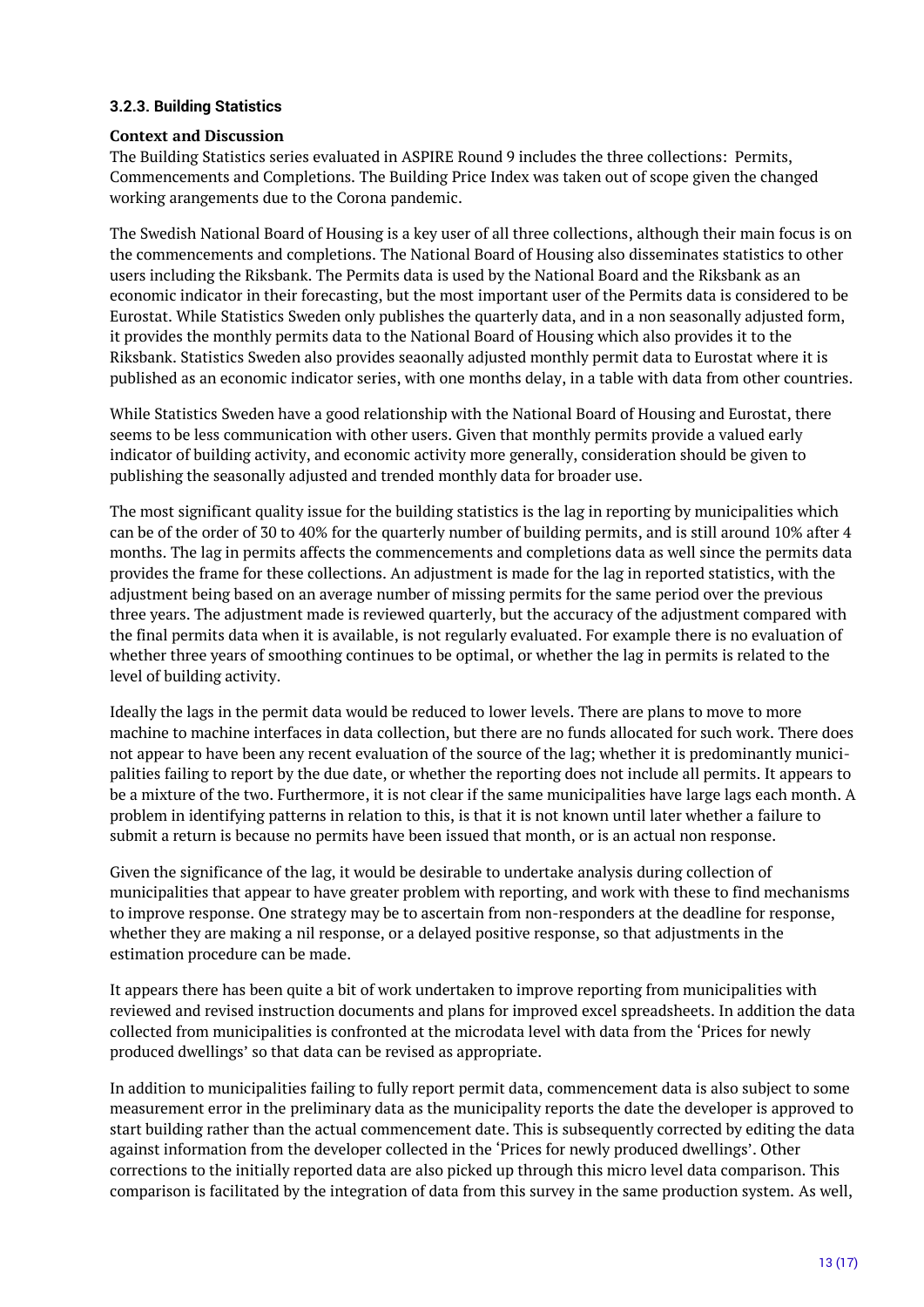the municipalities have been aided in their reporting through reviewed and revised instruction documents and there are plans in place for improved excel spreadsheets.

Concerns with lags and measurement error are largely with the preliminary data for all three series. An analysis of the difference between preliminary and final data over time would provide insight into the accuracy of the preliminary data at the time it is published and the implications of this for uses of the data.

There is some annual analysis done of the impact of lag adjustment on the data, but information on this is not provided in the Quality Declaration. There does not appear to be any quantitative analysis of revisions over time, nor does the size of revisions appear to be discussed as an issue with users.

#### **Key recommendations for the coming two years**

- 1. Discuss with users their specific uses of the three series. In particular discuss the impact of lags in the permit data, and to a lesser extent in commencements and completions, on these uses, and any implications for lag adjustment. Also discuss the applicability of seasonal adjustment and trend estimation for these uses.
- 2. Consider if monthly permits data, currently being made available to some key users as an economic indicator, should be published by Statistics Sweden for widespread use as an economic indicator.
- 3. Analyse the accuracy of the estimated lag at time of first publication of quarterly data, over time, for example by undertaking a time series analysis of the difference between each quarter's lag as first estimated and the actual number of additional permits that flowed in late for that quarter.
- 4. Analyse the underlying components of the lag by maintaining monthly measures of non-response by municipalities, and for each municipality, maintaining some information on response history, and if possible, some measure of completeness of response.
- 5. Evaluate the degree of seasonality in the time series for permits, commencements and completions and discuss with users, the benefits of seasonally adjusting and trending the series to support their use as economic indicators.
- 6. Undertake and publish results from, a quantitative analysis of revisions and how they vary over time, to better understand the impact of lags and initial reporting error on use of the data, as well as allow prioritisation of plans for improvement.

#### **Other areas for consideration**

1. Consider querying with each non-responding municipality at the deadline for response, whether they are making a nil response, or a delayed positive response. This information might be used in developing a response history for municipalities, to facilitate targetted interventions.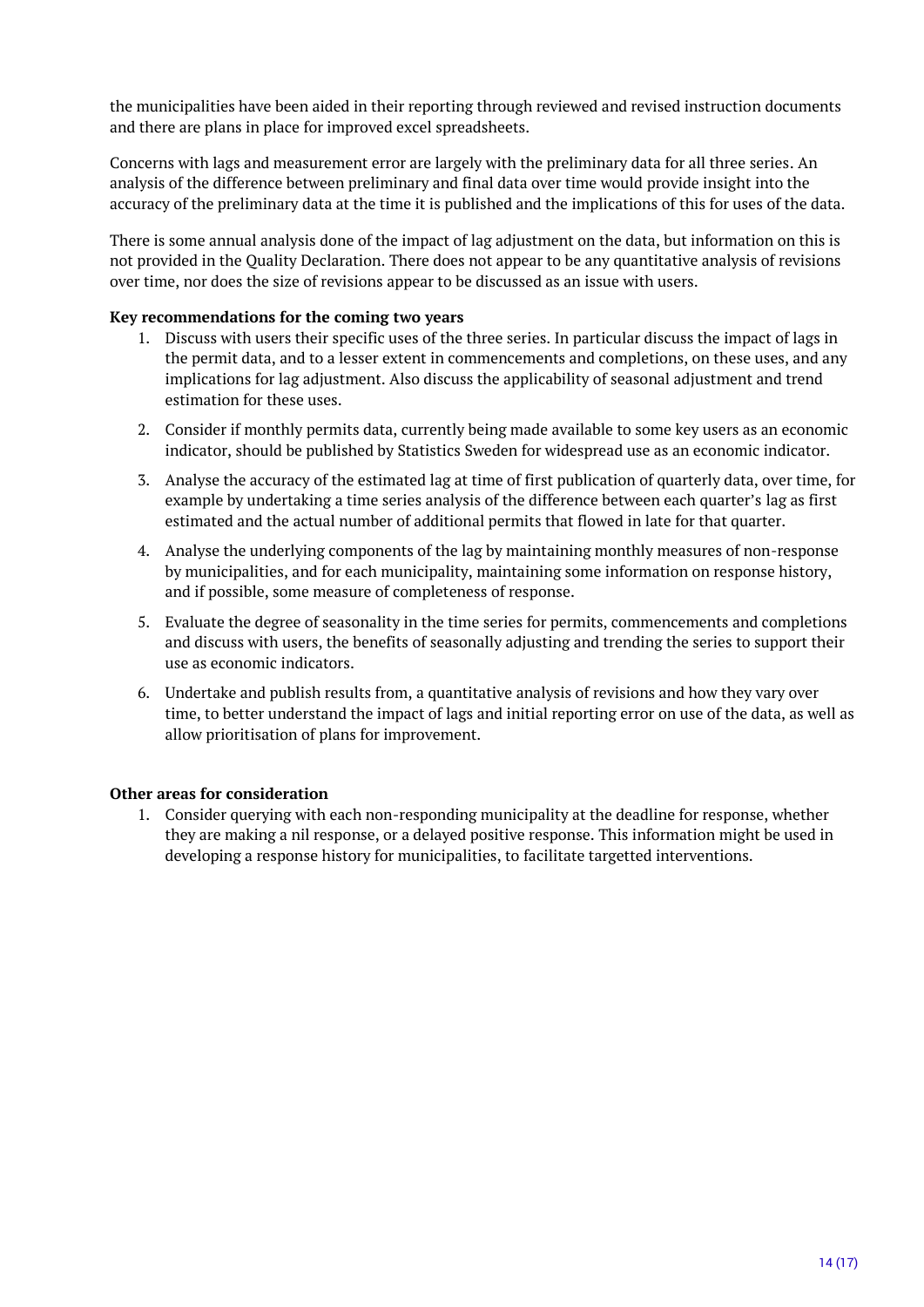#### **Figure 3. Building Statistics Ratings, Round 9**

|                                                       | - -                      |                      |               |                |                                               |               |                |                |                  |
|-------------------------------------------------------|--------------------------|----------------------|---------------|----------------|-----------------------------------------------|---------------|----------------|----------------|------------------|
|                                                       | Average Score            | Average Score        | C1. Available | C2. Compliance | C3. Knowledge                                 | C4. Plans for | C5. Results of | C6.            | Importance to    |
|                                                       | Previous Round           | <b>Current Round</b> | Expertise     |                | with standards & of requirements, improvement |               | improvement    | Communication  | Overall accuracy |
|                                                       |                          |                      |               | best practices | achievements,                                 | activities    | activities and | with users and | (single sources  |
|                                                       |                          |                      |               |                | land                                          |               | findings from  | data suppliers | of uncertainty)  |
|                                                       |                          |                      |               |                | improvement                                   |               | other          |                |                  |
|                                                       |                          |                      |               |                | needs                                         |               | evaluations    |                |                  |
| Sub and sub-subcomponents of Accuracy                 |                          |                      |               |                |                                               |               |                |                |                  |
| Overall Accuracy                                      | $\overline{a}$           | 28                   |               |                |                                               | ▴             |                | $\bullet$      |                  |
| Sources of uncertainty:                               | $\overline{\phantom{a}}$ | 33                   |               |                |                                               |               |                |                |                  |
| -Sampling                                             |                          | N/A                  | N/A           | N/A            | N/A                                           | N/A           | N/A            | N/A            | N/A              |
| -Frame coverage                                       | $\overline{a}$           | 27                   |               | $\bullet$      | $\bullet$                                     | $\bullet$     |                |                | H                |
| -Measurement                                          | $\overline{\phantom{a}}$ | 40                   |               | $\circ$        | $\circ$                                       | $\bullet$     | $\bullet$      | ٠              | H                |
| -Non-response                                         | $\overline{\phantom{a}}$ | 35                   | O             | ▲              | ▴                                             | $\bullet$     |                | ٠              |                  |
| -Data processing                                      | $\overline{\phantom{a}}$ | 40                   | $\circ$       | $\circ$        | $\bullet$                                     | $\bullet$     |                | ٠              |                  |
| -Model assumptions                                    | $\overline{a}$           | 20                   |               | ▲              |                                               |               |                | $\bullet$      |                  |
| Preliminary statistics compared with final statistics | ٠                        | 27                   |               |                |                                               |               |                | ▲              |                  |

| Ratings           |      |      |           |           |                         |          | <b>Importance to Overall accuracy</b> |  |  |  |
|-------------------|------|------|-----------|-----------|-------------------------|----------|---------------------------------------|--|--|--|
|                   |      |      |           |           | Not applicable<br>(N/A) | High (H) |                                       |  |  |  |
| Weak              | Fair | Good | Very good | Excellent | Weights                 |          |                                       |  |  |  |
| ົ່າ<br><b>1,4</b> |      | ס. כ | . .       | 9.10      |                         |          |                                       |  |  |  |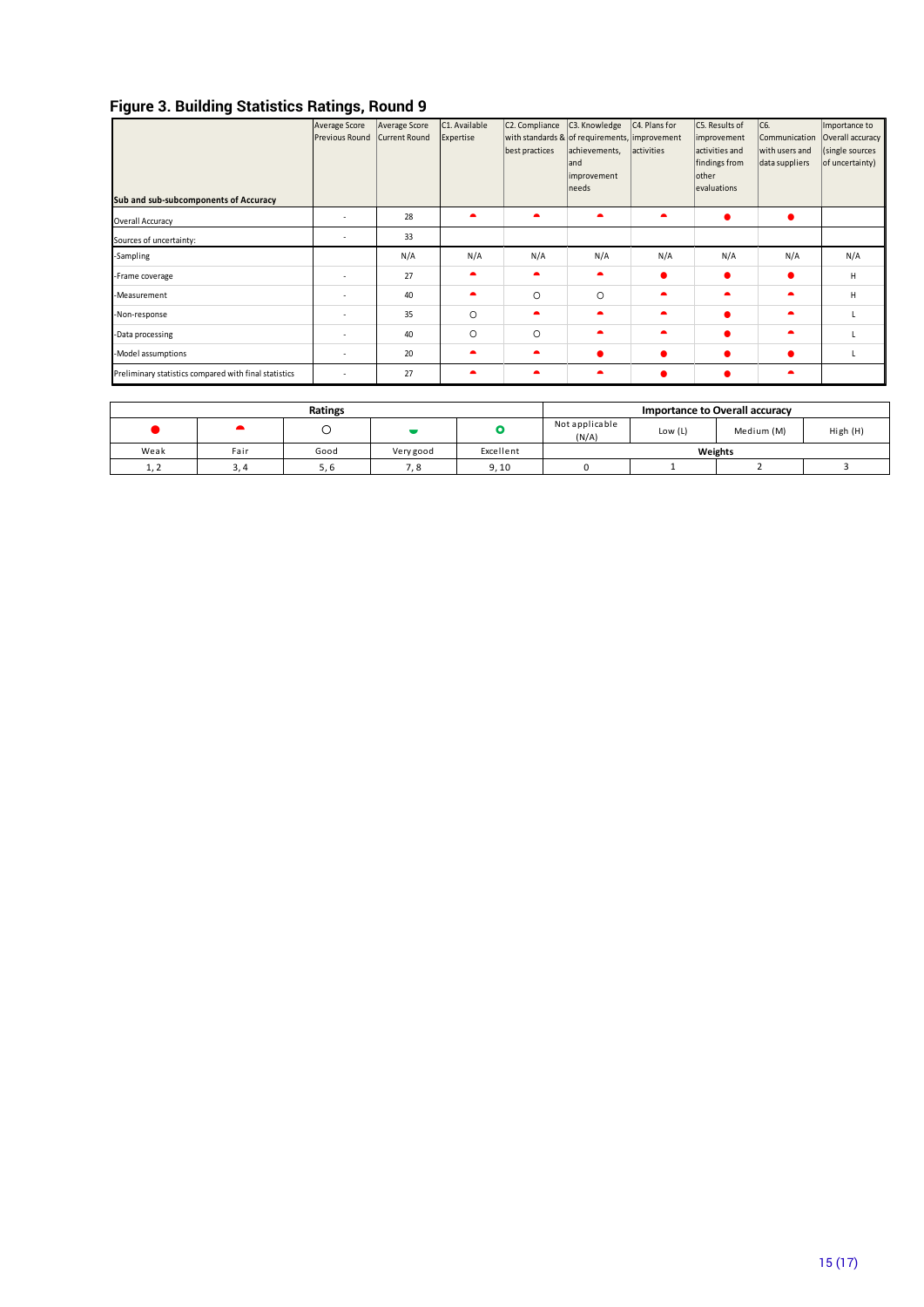# <span id="page-15-0"></span>**4. Cross-Cutting Issues and Recommendations**

### <span id="page-15-1"></span>**4.1 Statistical Leadership**

Statisticians in a National Statistical Office are professionals, with expertise in data, its collection, and analysis, and also in understanding its quality attributes and the implications of these for the key uses of the data. They have a professional set of values associated with ensuring the integrity of statistics and have a duty of care to their users. To be effective they must show statistical leadership in their areas of expertise. This leadership extends outside the organisation to the users, with whom there must be strong engagement, and also inside the organisation to areas of specialist expertise who must be partners in assuring that best practice approaches are being used across the agency, and to areas who produce any source data that they use.

### <span id="page-15-2"></span>**4.2 Understanding the uses and the quality requirements for these uses**

Overall accuracy is about fitness for purpose. Good dialogue between statistician producers and users will help to ensure that users have the best advice on how statistics should be used, and help statisticians to have a good appreciation of how statistics are used, so they can ensure that statistical systems are designed right through to be optimal for those uses, and also that quality measure appropriate for those uses are derived. This good understanding will usually be gained through bilateral discussions rather than through wide user council meetings.

### <span id="page-15-3"></span>**4.3 Measuring movements**

For many sets of economic statistics, users are predominantly interested in movement rather than level. This interest is particularly strong during periods of rapid change. Given this, it is important that all aspects of the design of economic series be considered in terms of performance in measuring movement, particularly around turning points. This includes the frame and any cutoff used, the frequency of frame updating, the sample design and measures of accuracy, modelling such as for a lag adjustment, and analysis and presentation, such as whether to seasonally adjust and trend estimate. Descriptions of quality should also relate to this key use of estimating movement at the current end of the series. Currently there are a number of practices across the economic series that are not in line with this focus on movements even where it is understood that such movement is of key interest.

### <span id="page-15-4"></span>**4.4 Understanding the sources**

Product areas need to have a generally good understanding of the strengths and weaknesses of the data sources they use. Although these will be fully described in the source data Quality Declarations they should be also summarised in the Qualtiy Declarations of the secondary statistics, with their impacts evaluated for users.

#### <span id="page-15-5"></span>**4.5 Analysis of revisions**

Revisions analysis is one of the most common tools used by users to assess the quality of preliminary statistics. Statisticians often evaluate revisions as part of their quality control procedures but there is often less focus on regularly publishing revisions time series, together with assessments of direction of change and reasons for revisions to enable users to make quality assessments.

#### <span id="page-15-6"></span>**4.6 Let quality concerns drive improvement plans**

The improvement plan is driven by, understandably, availability of resources, and also by the requirements of users. Often users are most interested in more analysis, or greater detail. An active dialogue with them on quality issues should enable proposed developments that contribute to the most significant sources of uncertainty, to be included in the improvement plan and prioritised.